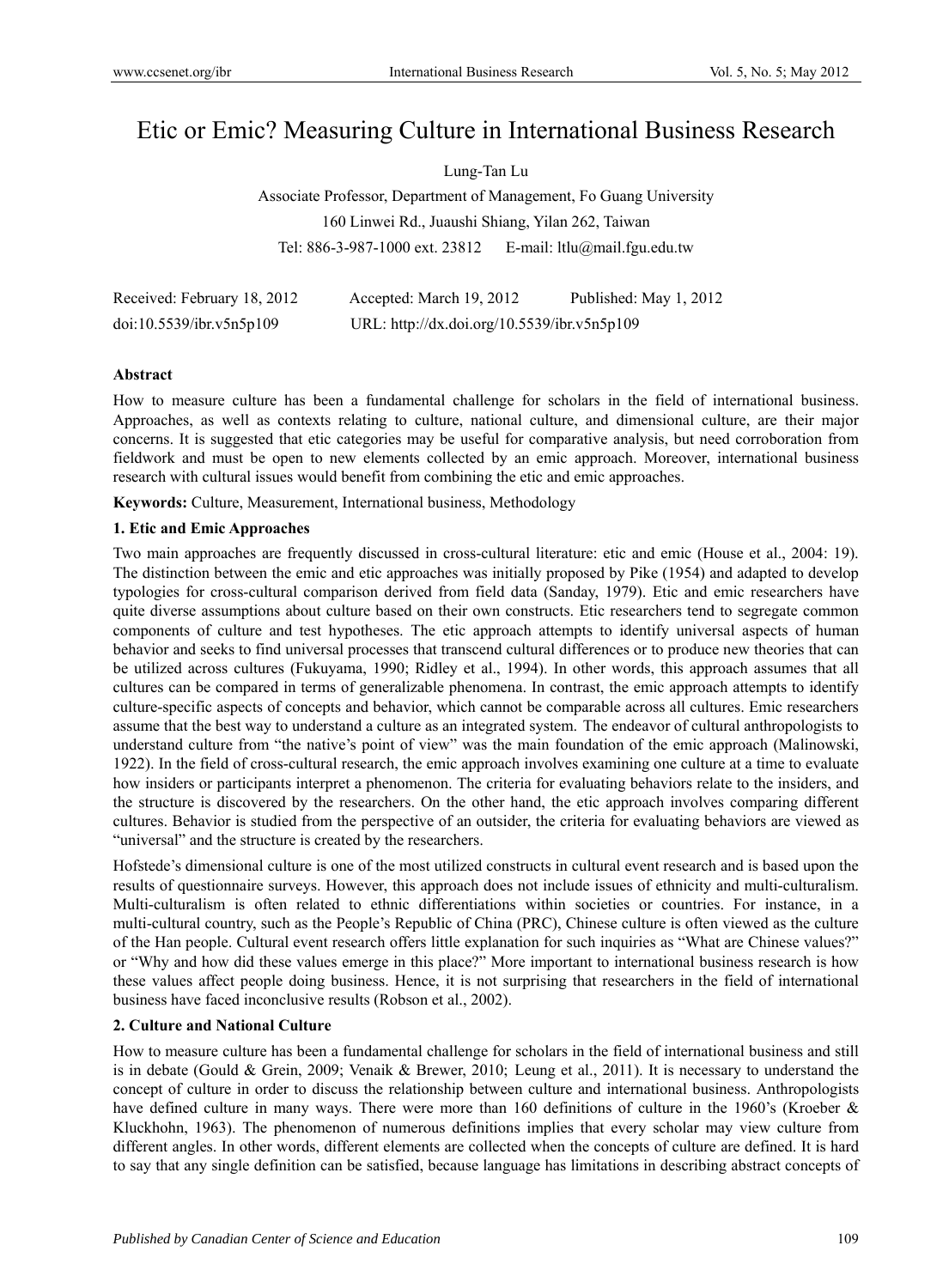culture. Hereafter, we assume that culture is an aggregate of numerous elements. Therefore, "A" culture and "B" culture in Figure 1 can be presented as follows:

(1) A culture =  ${X1 + X2 + X3 + \ldots + Xm}$  m N

(2) B culture =  ${Y1 + Y2 + Y3 + \ldots + Ym}$ 

What is the relationship between culture and national culture? Can we say that "A" culture is equal to "A" national culture? Probably not, for instance, Chinese culture cannot be seen as the same as the culture of the PRC. Generally speaking, the concept of "Chinese culture" is viewed as the culture of the Han people. There are fifty-three peoples living in PRC territories, such as the Han, Mongolian, and Tibetan groups. The cultures of these groups are very different from one another. Similar situations can be found in other countries, such as in the United States or Malaysia, where different cultural groups came from other countries with different backgrounds. In United Stated, when Latino, Asian, and African American chat about their ethnic histories together, it would be the European American who feels distanced. Even cultural anthropologists are wondering why their colleagues continue to apply the concept of culture at field works outside the United States, but many citizens in the States cannot speak out an ethnic culture of their own (Tanaka, 2009). In Asia, Malaysia is a country with three main different races: Chinese Indians, and Malays, which have there languages, religions, and cultures. Kennedy (2002) suggested that the GLOBE study misinterpreted the values of Malaysian since the study ignored the cultures and roles of Sino-Malaysian and Indian-Malaysian. Hence, in Figure 1, we draw a circle to represent "A" national culture, a part of which is outside of the "A" culture square. The area that overlaps represents the identical elements within "A" national culture and "A" culture. The relationship between culture and national culture can be presented as follows:

(3) A culture =  ${X1 + X2 + X3 + \ldots + Xm}$  m N

(4) B culture =  ${Y1 + Y2 + Y3 + \ldots + Ym}$ 

(5) A national culture =  ${X1 + X2 + X3 + \ldots + Xn}$  n N

(6) B national culture =  ${Y1 + Y2 + Y3 + \ldots + Yn}$  n≠m

#### **3. National Culture and Hofstede's Cultural Dimensions**

In this paper, we take the Hofstede's IBM survey, one of the most influential contributions to the field of cross-cultural studies, as an example in explaining the relationship between the etic and the emic approaches. From 1967 to 1973, the data in the IBM survey were collected through questionnaires that included 160 to 183 standardized items with twenty language versions. The questionnaires were completed by over 117,000 employees of IBM's subsidiaries in seventy-one countries (Hofstede, 2001: 43-46).

Hofstede (1980) analyzed 48 variables (i.e. 48 questions) by using factor analysis and found four factors that can explain 37% of the variance. Factor 1 included two dimensions: power distance and the reverse of individualism. Uncertainty avoidance and masculinity were Factors 2 and 3. Furthermore, Factor 4 showed a weak and unclear correlation with power distance, which Hofstede called a second power distance factor (Hofstede, 2001: 59).

Hofstede further tried to solve the problems of low factor explanation (37%) and the correlation between Factors 1 and 4. He reduced the 48 variables to 32 variables, as the result of which the three different factors explain 49% of the variance in total (i.e. Factor 1: 24%, Factor 2: 13%, and Factor 3: 12%) (Hofstede, 2001: 58). Items with loading of at least 0.35 for the three factors were included. In this stage, Factor 1 included power distance and individualism dimensions by loading seventeen questions. Factor 2 was masculinity, with thirteen questions. Uncertainty avoidance was the third factor with twelve questions (Hofstede, 2001: 59).

In addition, Hofstede extended his analysis of the four dimensions into a set of fifty-three countries. Power distance (PD) and uncertainty avoidance (UA) were based upon three questions each, and individualism (IDV) and masculinity (MAS) were based upon fourteen questions each. In other words, there were a total of thirty-four questions for the four dimensions, which is far fewer than the original total of 160 to 183 items. 126 to 149 questions were dropped as a result of using an etic approach.

Power Distance (PD) can be defined as the extent to which the less powerful members of institutions and organizations within a country expect and accept that power is distributed unequally. None of the human societies has ever reached absolute equality since some strong forces in our societies maintain existing inequalities. Inequality exist in all human societies, however, some of them are more unequal than others. In organizations, it is related to the degree of hierarchy or level of involvement in decision. Not only is the power distance shown in the ruling members but also in the base of the power hierarchy. Individualism (IDV) refers to the relationship between individuals and the collectivities, which prevails in a given society. On one hand, individuals in these societies can enjoy a large amount of freedom because the binds between people are not tied up. Hence, they tend to take care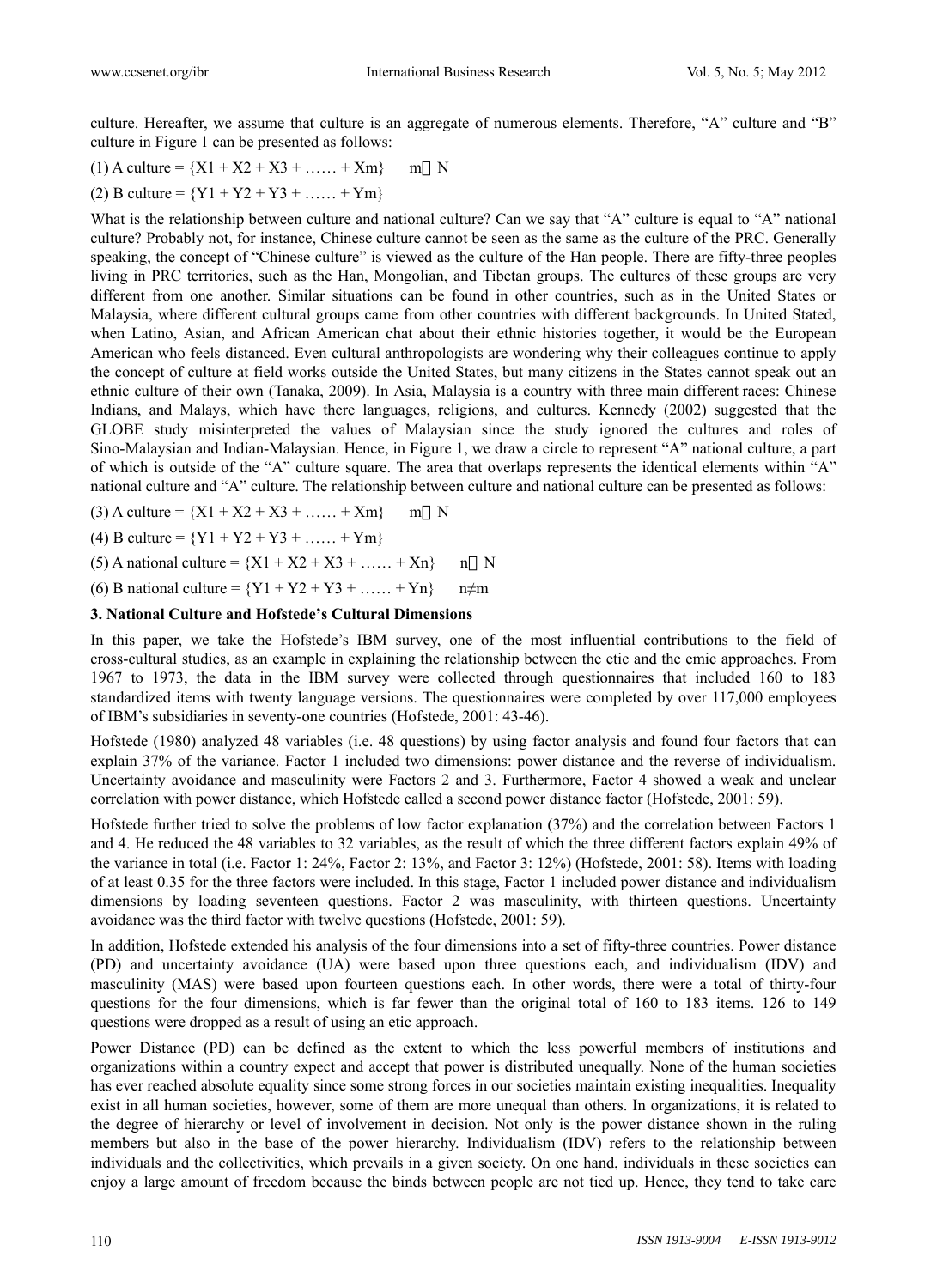themselves and focus on their own interest. (Hofstede, 1980: 218). For instance, in international business, expatriate managers from high-individualism working in a low-individualism host country may have more conflicts with employees.

Uncertainty avoidance (UA) refers to the degree to which people prefer planned to unstructured situations in their society (Hofstede, 1980). Firms in high UA cultures are characterized by a strong need for rules and regulations; greater structuring of organizational activities; member of staff preference for unambiguous instructions and prejudice toward unexpected ideas and behaviors within companies (Hofstede, 1980). Expatriate managers from low UA cultures would not build bureaucratic structures that make it hard to react to unfolding events. On the other hand, managers from high UA cultures, they may experience stress in dealing with future events with risk. They may take actions to manage with the impact of uncertainty. Masculinity (MAS) relates to the degree to which "masculine" values like boldness, performance and competition triumph over "feminine" values such as quality of life, maintaining warm personal relationships and harmony. In company, it is related to the task-orientation as opposed to the person-orientation of management. Masculine cultures express different roles for men and women. People in such societies have a need to be aggressive. On the other hand, the female cultures stress quality of life and environment over money-oriented life.

Factor analysis functions as a filter, keeping similar elements and eliminating elements that differ. Hofstede filtered "national culture" by using thirty-four questions and obtained four dimensions. Therefore, formulas (5) and (6) can be rewritten as follows:

(7) A national culture =  ${(PD)+(IDV)+(UA)+(MAS)+Xg+Xh+|......+Xn]}$  n N (8) B national culture =  ${(PD)+(IDV)+(UA)+(MAS)+Yg+Yh+|......+Yn]$  n≠m (i) Similarity (etic) (ii) Difference (emic) (9) PD =  $[X1a + X2a + \ldots + X3p]$  $IDV = [X1b + X2b + ... + X14q]$  $UA = [X1c + X2c + \dots + X3r]$  $MAS = [X1d + X2d + ... + X14s]$   $X1a \neq X1b \neq X1c \neq X1d$ 

Hofstede's four dimensions searched for similarity (etic) among the fifty-three countries. Following Hofstede's IBM survey, the formulas of national culture can be divided into two parts: (1) similarity includes four dimensions and various elements, and (2) difference contains numerous elements. "A" and "B" national cultures can be presented as formulas (7) and (8). In formula (9), each dimension becomes a sub-collection in the national culture.

The etic approach of search for the similar elements among cultures will drop the unique parts of each culture. This is evidenced by Hostede's IBM survey, as discussed above. Also confirming this is that a group of twenty-four scholars, called The Chinese Culture Connection (1987), found a new dimension (i.e. Confucian work dynamism) that was not related to any of Hofstede's four dimensions. This implies that Hofstede's four dimensions are not equal to the similarity of national cultures, but are only part of them.

# **4. Hofstede's Four Dimensions and Long-term Orientation**

The questionnaire in the Chinese Culture Connection (1987), or The Chinese Value Survey (CVS), was written in Chinese and used Chinese values, unlike Hofstede's IBM survey, which was developed in English and used Western values. The CVS questionnaire included forty items and was carried out in twenty-two countries. Collaborators were asked to translate the questionnaire from the Chinese or English version into their local language if neither of these was the native language of the respondents. As in Hofstede's IBM survey, the researchers used factor analysis to examine the data and found four factors that can explain 56.9% of the variance in total (i.e. Factor 1: 21.3%, Factor 2: 15.4%, Factor 3: 11.5%, and Factor 4: 8.7%). Items with loading of at least 0.35 for the three factors were included.

CVS Factor 1 (integration) includes eleven questions. Confucian work dynamism is CVS Factor 2 with eight questions, and human-heartedness is the third factor, with five questions. The final CVS factor (moral discipline) included five questions (The Chinese Culture Connection, 1987). Hofstede's PD and IDV dimensions were both correlated significantly with CVS I and CVS IV. Furthermore, Hofstede's MAS dimension was highly correlated with CVS III. CVS II (Confucian work dynamism) was not correlated with any of Hofstede's four dimensions, so it was adopted as the fifth dimension in Hofstede's book (1991). Hofstede and Bond (1988) argue that Confucian work dynamism was found because of the Western mind. However, we would like to provide a different perspective to explain why the fifth dimension was found.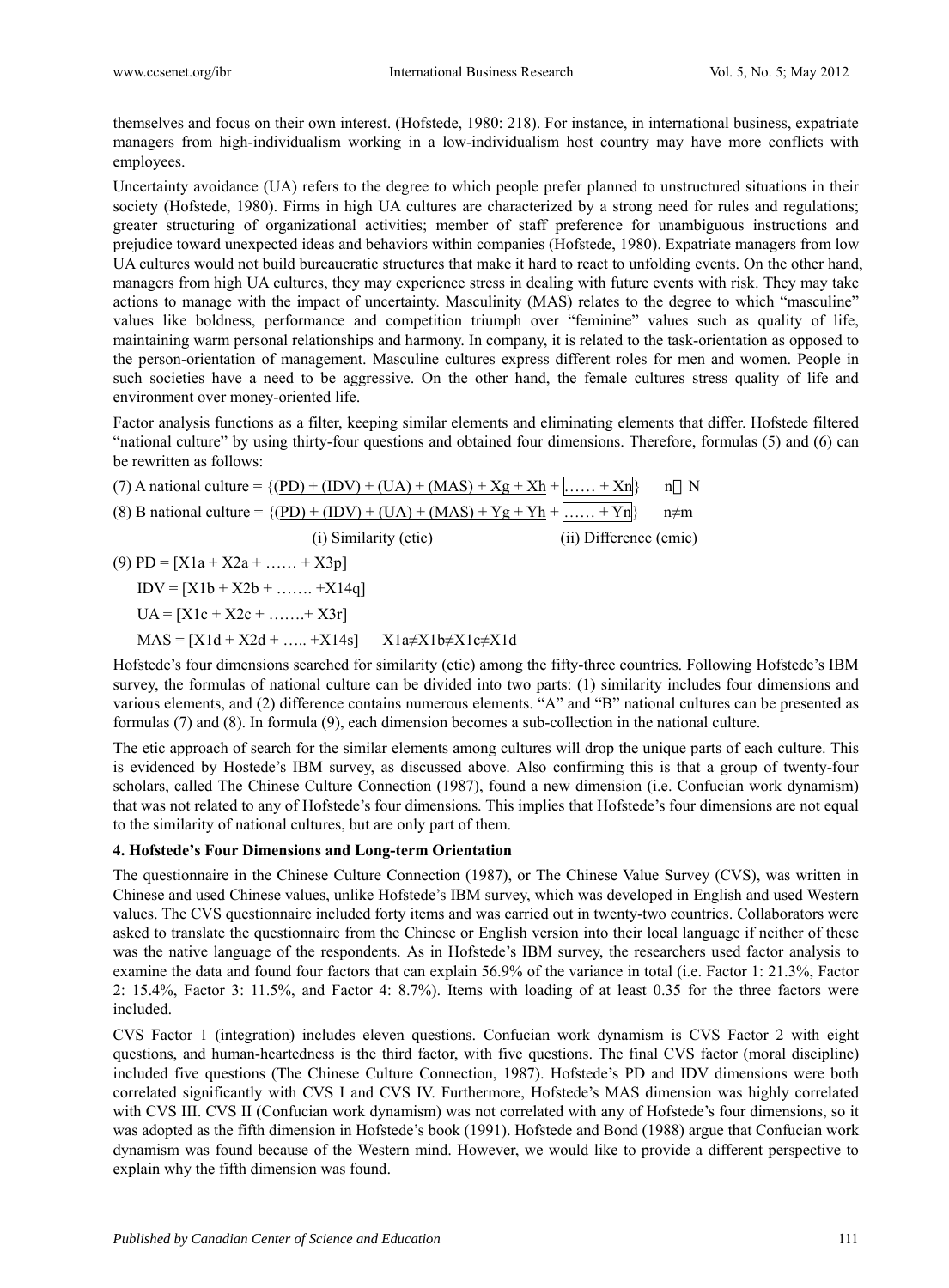Figure 3 is developed as a model of three national cultures, and we try to explain the relationship between Hofstede's four dimensions and Long-Term Orientation (LTO). Let us assume that the model of three national cultures is Hofstede's survey (see Figure 3). The central circle represents the four dimensions found through factor analysis. K1-K3 represent factors which can be found by surveys with a smaller number of countries than in Hofstede's survey. M represents a factor outside of Hofstede's four dimensions.

A question arises: Where is the location of the LTO? Is it K1, K2, K3, or M1? Theoretically, the more countries used in the factor loading, the fewer factors we can have. Therefore, it is not surprising that CVS can have a brand-new dimension that is not correlated to any of Hofstede's dimensions. It is quite possible that, if Hofstede only used the same twenty-two countries as in the CVS to conduct his factor analysis, he could have more than four dimensions.

#### **5. Discussion and Suggestions**

For managers in multinational enterprises, one of the most difficult aspects of doing business in a foreign country is to understand the similarity and differences in cultural insights and values. A difficult issue with any cross-cultural research is to keep a balanced and comparative frame of reference. Cross-cultural studies using an etic approach with quantitative methods have come under growing criticism (Leung & Ven de Vijver, 1996; Efferin & Hopper, 2006). First, analyses may be too generalized - they presume a group of people living in a society or country, such as the Chinese, to be relatively homogenous. The researchers pay little attention to cultural diversity in a society or country or to interactions between mainstream and ethnic cultures. Second, such studies tend to be stationary and to disregard cultural change. Third, they assume that the concept of a people (e.g. Chinese) is objective, while it may be subjective in nature. Finally, there is too much dependence upon survey research instruments. Dow and Karunaratna (2006) used the approach of atic to develop and examine a range of potential distance stimuli including differences in culture, language, religion, education, and political systems. However, it is found that the composite measure of Hofstede's cultural dimensions is not significant. It is argued that the original data are over two decades old and specific to a single company. Hofstede's cultural dimensions contributed tremendously to the field of international business research. Since the 1980's, Hofstede's five dimensions have led us to compare the similar elements (etic) of national culture around the world. Perhaps it is time to explore the relationships between different parts of culture (emic) and international business activities. This study examines only Hofstede's work, one of the most cited studies in cross-cultural research. Further research can analyze other large-scale research, such as Inglehart et al. (1998), Schwartz (1995), and the GLOBE (2004) projects in order to examine the generality provided by this study.

"Global mind, local root" has been an aspiration for international managers operating their multinational enterprises around the world. Developing global mind need to understand the similarity of national cultures, so the etic approach would be a proper way to explore the resemblance. On the other hand, growing local root need to be aware of the unique elements of local culture, so that the emic method would be a suitable method to discover the sole part of local culture. Etic approach, which examines common elements of cultures and state hypotheses, may be useful for comparative analysis, but need corroboration from fieldwork and must be open to new elements collected by an emic approach (Bhimani, 1999). Morris et al. (1999) argue that the etic and emic approaches are complementary. Greenfield (1996) suggests that the emic approach serves best in exploratory research, but the etic approach serves best in testing hypotheses. Berry (1990) suggests a three-stage methodology. First, original exploratory research relies on etic concepts and measurement methods from the researcher's home culture. Second stage, researchers may interpret early findings by using emic perspective from other cultures. In the final stage, the researcher tests an explanation constructed from etic approach. It is suggested that researchers should concur neither etic nor emic perspectives are superior and may combine etic and emic approaches in cross-cultural study (Berry, 1969; 1990; Leung et al., 2005; Lu, 2006; Segall et al., 1990). Although there are little study using both methods (e.g. Morris, 1999), we look forward to reading more cross-cultural research combing etic and emic approaches.

# **Acknowledgments**

This paper was presented at the 2011 Annual Meeting of Academy of International Business, Nagoya, Japan. The author would like to thank Professor Peter J Buckley and the reviewers for their helpful comments on drafts of this paper.

# **References**

Berry, J. W. (1969). On cross-cultural comparability. *International Journal of Psychology, 4*(2), 119-238. http://dx.doi.org/10.1080/00207596908247261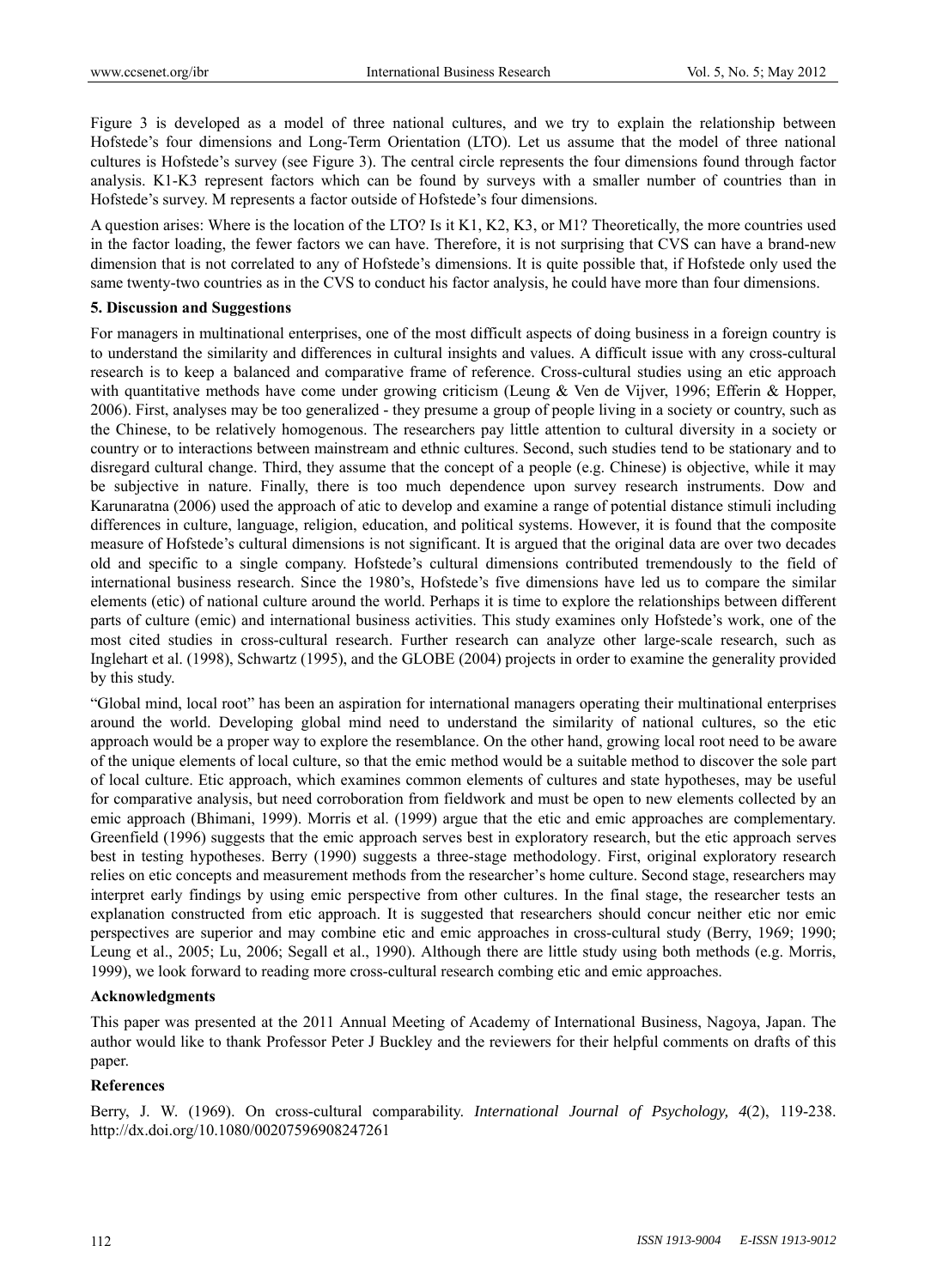Berry, J. W. (1990). Imposed etics, emics, derived etics: Their conceptual and operational status in cross-cultural psychology. In T. N. Headland, K. L. Pike and M. Harris (Eds.), *Emics and etics: The insider/outsider debate* (pp. 28-47). CA: Sage.

Bhimani, A. (1999). Mapping methodological frontiers in cross-national management control research. *Accounting, Organizations and Society, 24*(5), 413-440. http://dx.doi.org/10.1016/S0361-3682(98)00068-3

Chinese Culture Connection. (1987). Chinese values and the search for culture-free dimensions of culture. *Journal of Cross-Cultural Psychology, 18*(2). 143-146. http://dx.doi.org/10.1177/0022002187018002002

Dow, D., & Karunaratna, A. (2006). Developing a multidimensional instrument to measure psychic distance stimuli. *Journal of International Business Studies, 37*(5), 578-602. http://dx.doi.org/10.1057/palgrave.jibs.8400221

Efferin, S., & Hopper, T. (2006). Management control, culture and ethnicity in a Chinese Indonesian company. *Accounting, Organization and Society, 32*(3), 223-238. http://dx.doi.org/10.1016/j.aos.2006.03.009

Fukuyama, M. A. (1990). Taking a universal approach to multicultural counseling. *Counselor Education and Supervision, 30*(1), 6-17. http://dx.doi.org/10.1002/j.1556-6978.1990.tb01174.x

Gould, S. J., & Grein, A. F. (2009). Think glocally, act glocally: A culture-centric comment on Leung, Bhagat, Buchan, Erez and Gibson (2005). *Journal of International Business Studies, 40*(2), 237-254. http://dx.doi.org/10.1057/palgrave.jibs.8400410

Greenfield, P. (1996). Culture as process: Empirical methodology for cultural psychology. In J. W. Berry, Y. H. Poortinga and J. Pandey (Eds.), *Handbook of cross-cultural psychology, vol. 1: Theory and Method* (2nd ed. pp. 301-346). MA: Allyn and Bacon.

Hofstede, G. (1980). *Culture's Consequences*. London: Sage.

Hofstede, G. (1991). *Culture and Organizations: Software of the mind*. London: McGraw-Hill.

Hofstede, G. (2001). *Culture's Consequences: Comparing values, behaviors, institutions, and organizations across nations* (2nd ed.). London: Sage.

Hofstede, G., & Bond, M. H. (1988). The Confucius connection: From cultural roots to economic growth. *Organization Dynamic, 16*(4), 4-21. http://dx.doi.org/10.1016/0090-2616(88)90009-5

House, R. J., Hanges, P. J., Javidan, M., Dorfman, P. W., & Gupta, V. (2004). *GLOBE, Cultures, Leadership, and Organizations: Globe Study of 62 Societies*. CA: Sage.

Inglehart, R., Basanez, M., & Moreno, A. (1998). *Human values and beliefs: A cross-cultural sourcebook – Political, religious, sexual, and economic norms in 43 societies*. Ann Arbor: University of Michigan Press.

Kennedy, J. C. (2002). Leadership in Malaysia: traditional values, international outlook. *Academy of Management Executive, 16*(3), 15-25. http://dx.doi.org/10.5465/AME.2002.8540292

Kroeber, A. L., & Kluckhohn, C. (1963). Culture: *A Critical Review of Concepts and Definitions*. NY: Vintage Books.

Leung, K., Bhagat, R. S., Buchan, N. R., Erez, M., & Gibson, C. B. (2005). Culture and international business: recent advances and their implications for future research. *Journal of International Business Studies, 36*(4), 357-378. http://dx.doi.org/10.1057/palgrave.jibs.8400150

Leung, K., Bhagat, R. S., Buchan, N. R., Erez, M., & Gibson, C. B. (2011). Beyond national culture and culture-centricism: A reply to Gould and Grein (2009). *Journal of International Business Studies, 42*(1), 177-181. http://dx.doi.org/10.1057/jibs.2010.38

Leung, K., & Van de Vijver, F. (1996). Cross-cultural research methodology. In F. T. Ueong and J. T. Austin (Eds.), *Psychology research handbook: A guide for graduate students and research assistants* (pp. 351-358). CA: Sage.

Lu, L. (2006). The Relationship between Cultural Distance and Performance in International Joint Ventures: A Critique and Ideas for Further Research. *International Journal of Management, 23*(3), 436-445.

Malinowski, B. (1922). *Argonauts of the western Pacific*. London: Routledge.

Morris, M., Leung, K., Ames, D., & Lickel, B. (1999). Views from inside and outside: Integrating emic and etic insights about culture and justice judgment. *Academy of Management Review, 24*(4), 781-796. http://dx.doi.org/10.2307/259354

Pike, R. (1954). *Language in relation to a united theory of the structure of human behavior, Glendale*. AZ: Summer Institute of Linguistics.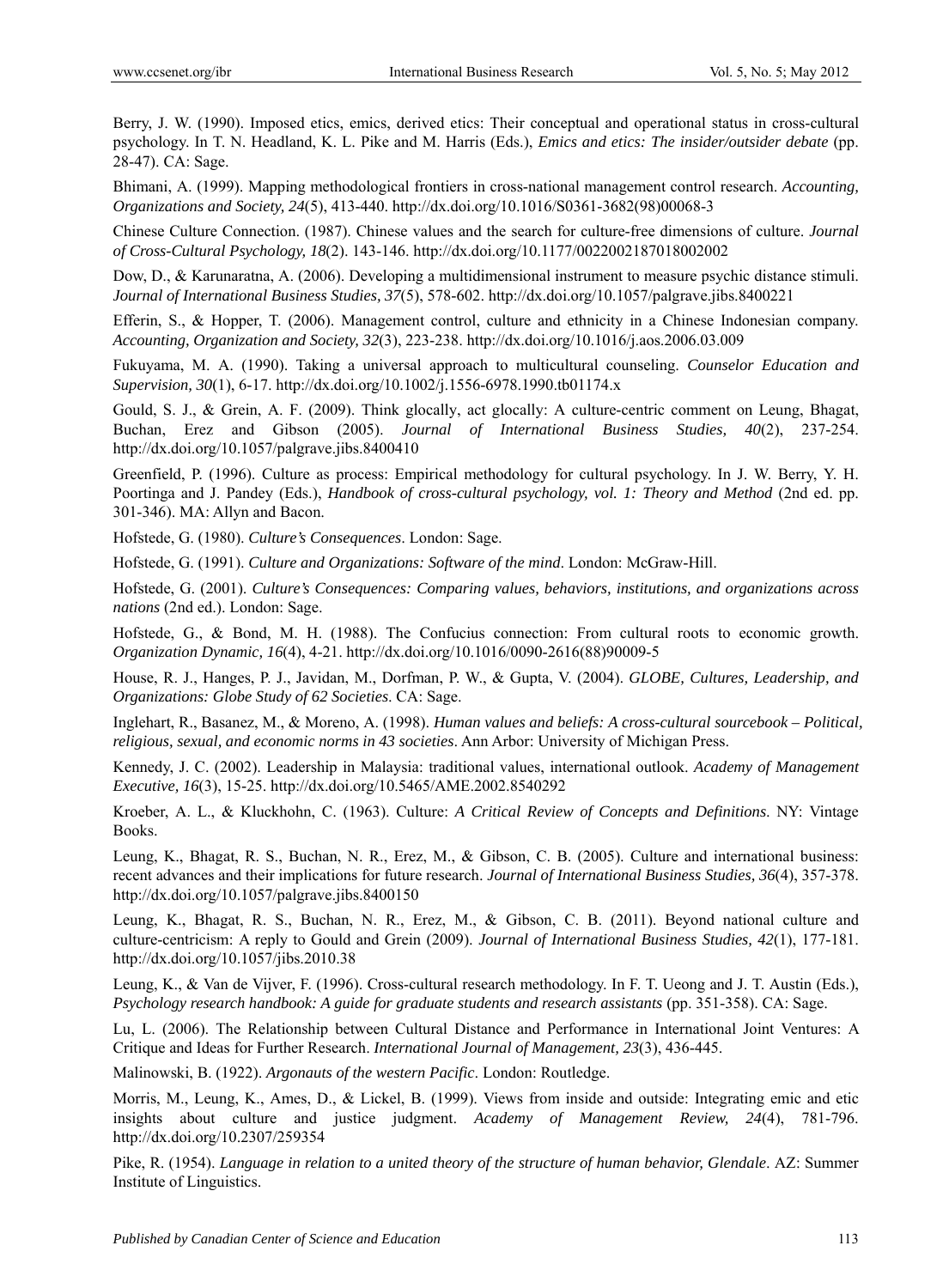Ridley, R. R., Mondoza, D. W., & Kanitz, B. E. (1994). Multicultural training: Reexamination, operationalization, and integration. *The Counseling Psychologist, 22*(2), 277-289. http://dx.doi.org/10.1177/0011000094222001

Robson, M. J., Leonidou, L. C., & Katsikeas, C. S. (2002). Factors influencing international joint venture performance: theoretical perspectives, assessment, and future directions. *Management International Review, 42*(4), 385-418.

Sanday, P. R. (1979). The ethnographic paradigm(s). *Administrative Science Quarterly, 24*(4), 527-38. http://dx.doi.org/10.2307/2392359

Schwartz, S. H. (1992). Universals in the content and structure of values: Theory and empirical tests in 20 countries. In M. Zanna (Ed.), *Advances in experimental social psychology* (Vol. 25, pp. 1-65). NY: Academic Press.

Segall, M. H., Dasen, P. R., Berry, J. W., & Poortinga, Y. H. (1990). *Human Behavior in Global Perspective: An Introduction to Cross-cultural Psychology*. New York: Pergamon.

Tanaka, G. (2009). The Elephant in the Living Room That No One Wants to Talk About: Why U.S. Anthropologists Are Unable to Acknowledge the End of Culture: [1]. *Anthropology and Education Quarterly, 40*(1), 82-95. http://dx.doi.org/10.1111/j.1548-1492.2009.01029.x

Triandis, H. C. (1995). *Individualism and collectivism*. Oxford: Westview.

Venaik, S., & Brewer, P. (2010). Avoiding uncertainty in Hofstede and GLOBE. *Journal of International Business Studies, 41*(8) , 1294-1315. http://dx.doi.org/10.1057/jibs.2009.96



Figure 1. Cultures and national cultures



Figure 2. National cultures and Hofstede's four dimensions